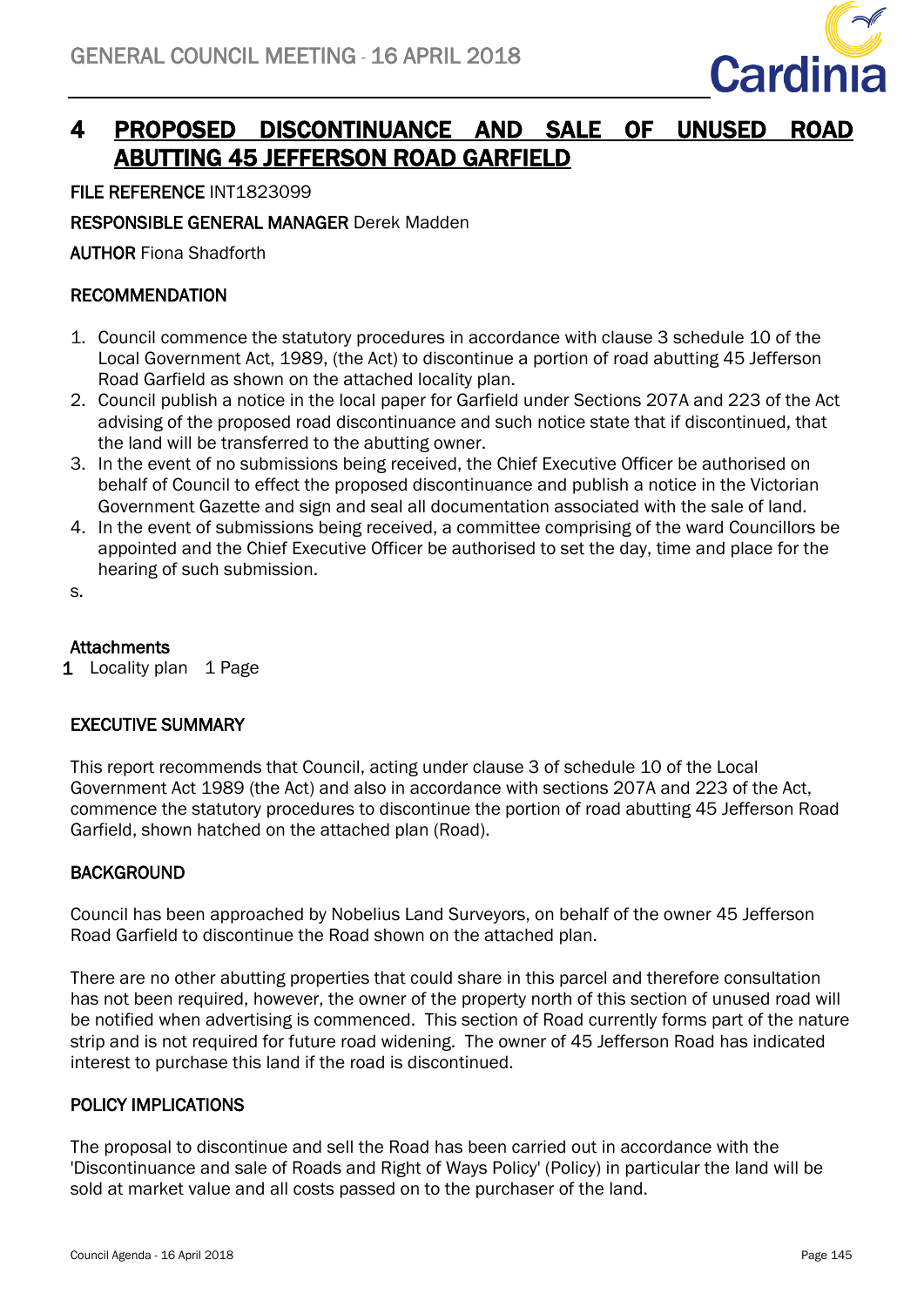

# RELEVANCE TO COUNCIL PLAN

The relevant Council Plan objective is that 'We continue to plan and manage the natural and built environment for future generations". The objective is to be achieved through balancing the needs of development, the community and the environment.

## CONSULTATION/COMMUNICATION

Council departments and Service Authorities have been consulted concerning the existence of any assets and requirements with regards to easements. There are presently no services in the road reserve and no objections or requirements have been received.

Council is required to carry out the statutory procedures in relation to the proposal to discontinue and transfer the unused roads under the Act, including giving public notice of the intention to discontinue and transfer the roads, and hear any submissions received in this regard.

## FINANCIAL AND RESOURCE IMPLICATIONS

If the Road is discontinued the abutting owner has agreed to purchase the land at the market value of the land and they have also agreed to pay all costs associated with the proposal.

## **CONCLUSION**

As the proposal to discontinue the portion of road has no apparent detrimental effect in relation to access requirements within this area, the subject portion of road is considered to be suitable for discontinuance and transfer.